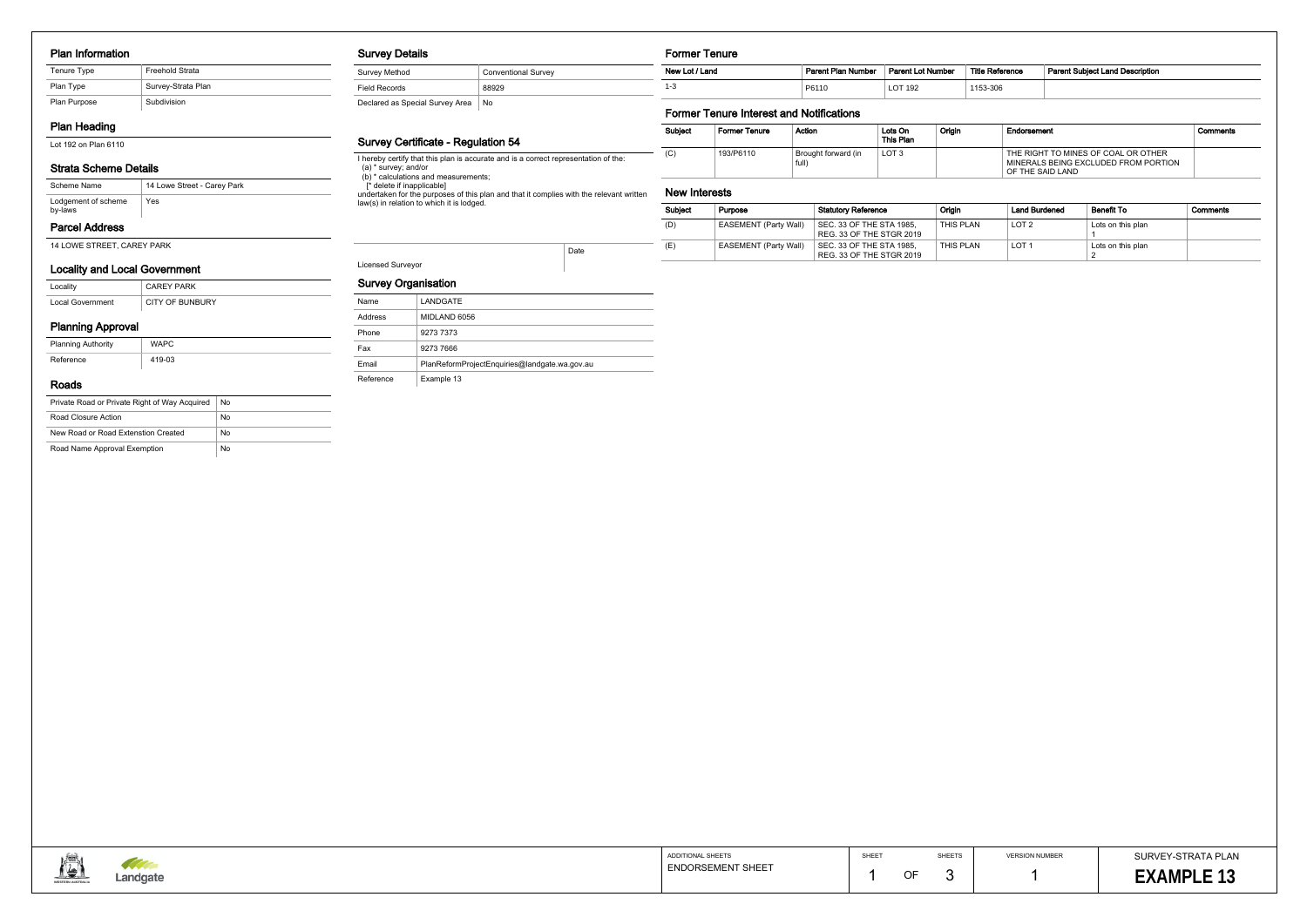

# LIMITED IN DEPTH TO 60.96 METRES AS TO WELLINGTON LOCATION 388 ONLY

SURVEY-STRATA PLAN**EXAMPLE 13** 

SHEETS

3

VERSION NUMBER1